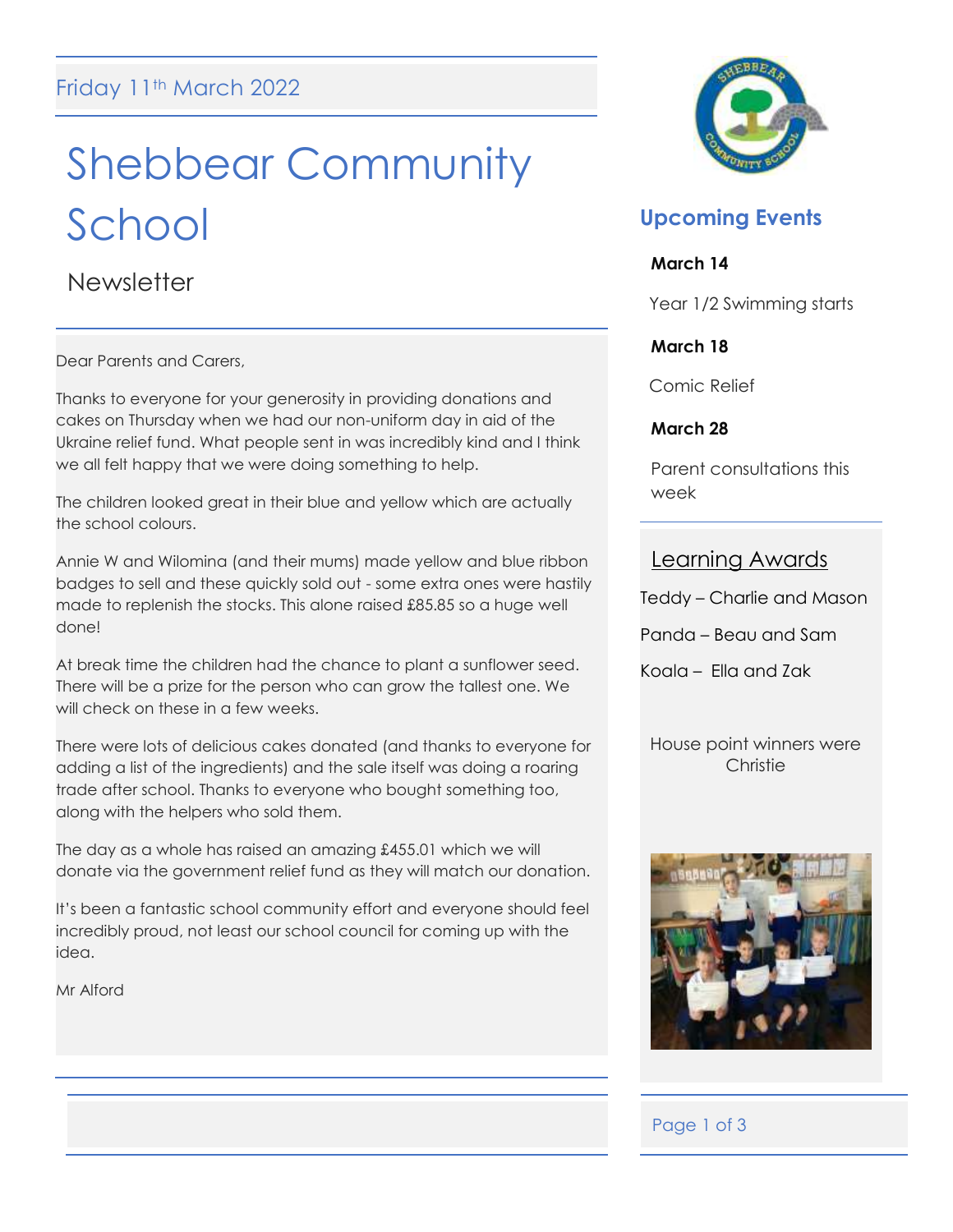

# Other news this week

Asthma inhalers in school: There are a number of children who have asthma, however we are aware that we do not always have an inhaler in school for them and are reliant on them bringing one to and fro in their bag daily. It would be helpful for us if you can ask the Doctor for an additional inhaler, please, to ensure that we a) know we have one and b) know exactly where it is (kept in individual classes).

I would remind you that if your child is diagnosed with asthma, even if as a temporary precautionary measure, we need to have the relevant paperwork completed to ensure that we are aware of the condition, trigger points and dosage. We also need your permission to give the medicine in school - even if your child is old enough to do this themselves. I would add that we cannot undertake to let you know when it becomes out of date - this is your responsibility and not one that is part of the school staff duties. Finally, as mentioned above, sometimes inhalers are prescribed as a temporary measure - if your child no longer needs to be on our asthma register please let us know.

**Extreme Reading Competition:** Many thanks to all those who sent in a photograph. After great deliberation, the winner was Otto who won a special book prize hamper (see photo).

**Little Bears Job:** The Little Bears pre-school is advertising for a new assistant manager as Mrs Tappin will be moving on to a new position shortly. The job is being advertised on the Devon Jobs website. For more information please contact: [admin@littlebearspreschoolshebbear.co.uk](mailto:admin@littlebearspreschoolshebbear.co.uk)

**PE Friday:** As previously reported, Saints South West have still not been able to find a new coach to cover the Friday afternoon sessions and football club. For the rest of this term, Miss Whitbread (who has been running dance club) will lead one of the children's PE sessions. She will be doing some dance/aerobics work with the

## **Useful Links**

### **School Contact Details**

**Tel:** 01409 281220

**Email:** [admin@shebbear](mailto:admin@shebbear-pri.devon.sch.uk)[pri.devon.sch.uk](mailto:admin@shebbear-pri.devon.sch.uk)

### **Website:**

[http://www.shebbear](http://www.shebbear-pri.devon.sch.uk/)[pri.devon.sch.uk/](http://www.shebbear-pri.devon.sch.uk/)

**Safeguarding:** Any concerns should be reported to Mr Alford who is the Designated Safeguarding Lead. In his absence contact Mrs Gough or Mrs Evans.

#### **Ofsted Parent View:**

[https://parentview.ofsted.gov.uk](https://parentview.ofsted.gov.uk/)

### **Up-coming Term Dates:**

The last day of term is Friday 8th April.

Summer term starts on Monday 25<sup>th</sup> April

May Bank Holiday is on Monday 2<sup>nd</sup> May



### Page 2 of 3

j